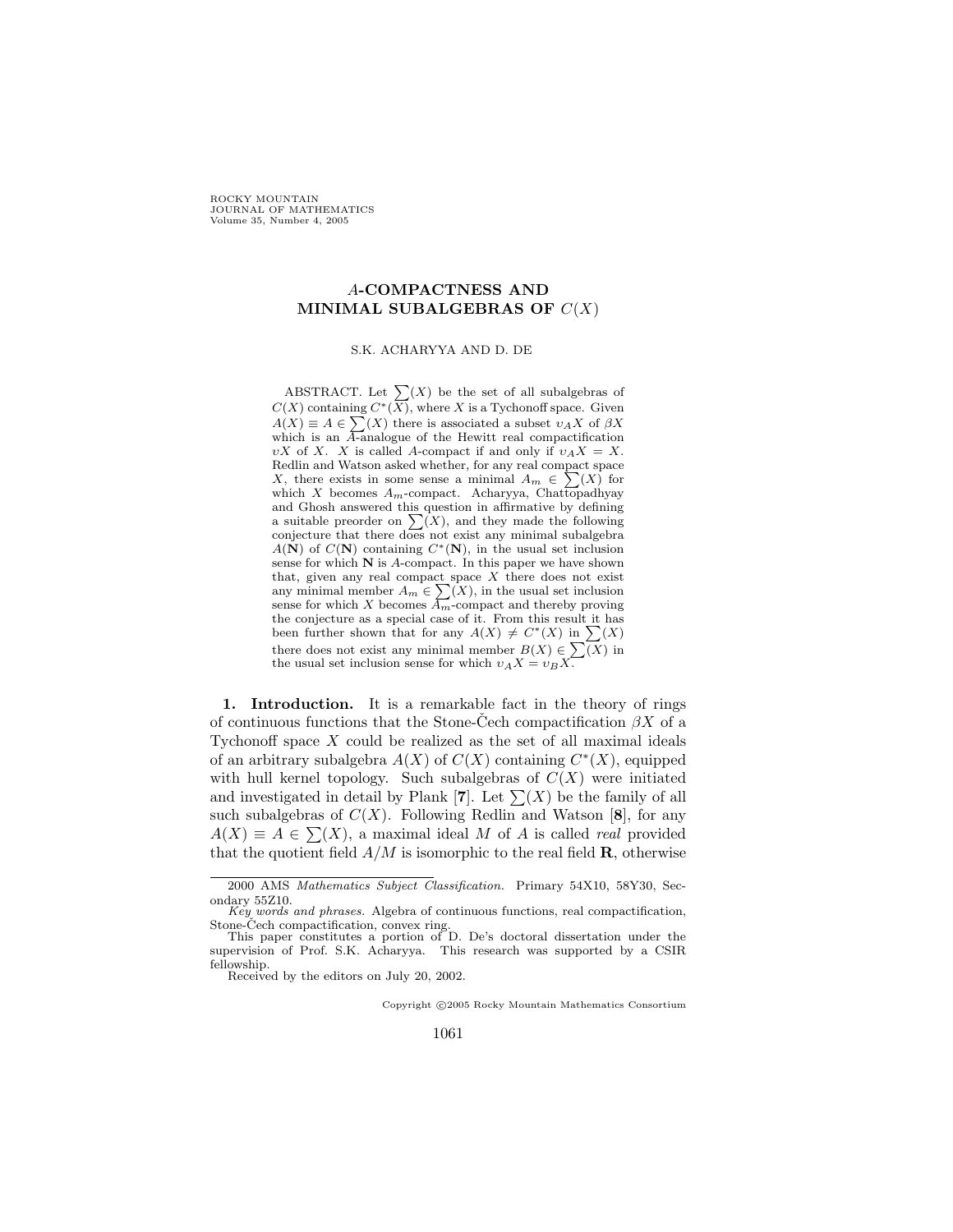1062 S.K. ACHARYYA AND D. DE

M is called *hyper-real*. X is called A-compact if every real maximal ideal  $M$  of  $A$  is fixed in the sense that there is a point  $x$  in  $X$  at which every function in M vanishes. With every  $A(X) \in \sum(X)$  we have<br>associated a subset  $v \cdot X$  of  $\beta X$  which is an A-analogue of  $v X$  the associated a subset  $v_A X$  of  $\beta X$ , which is an A-analogue of  $v X$ , the Hewitt real compactification of  $X$ .  $X$  is called  $A$ -compact if and only if  $v_A X = X$ . In this terminology every compact space is  $C^*$ -compact and every real compact space is C-compact. The last two authors proved that if  $A, B \in \sum(X)$  and  $A \subset B$  then the assumption X is A-compact<br>implies that X is B-compact, in particular every A-compact space is implies that  $X$  is  $B$ -compact, in particular every  $A$ -compact space is real compact; quite naturally they asked the following question. Given any real compact space  $X$ , does there exist any minimal member  $A$ of  $\sum(X)$  in some sense for which X becomes A-compact? Acharyya,<br>Chattopadhyay and Ghosh [1] offered an affirmative answer to this Chattopadhyay and Ghosh [**1**] offered an affirmative answer to this question after defining a suitable preorder on the class  $\sum(X)$ . But<br>the minimal members of  $\sum(Y)$  thus discovered are no longer minimal the minimal members of  $\sum(X)$  thus discovered are no longer minimal<br>in the usual set inclusion sanse, and these three authors conjectured in in the usual set inclusion sense, and these three authors conjectured in the same paper that there does not exist any minimal subalgebra  $A(\mathbf{N})$ of  $C(N)$  containing  $C^*(N)$  in the usual set inclusion sense for which  $N$  is A-compact. In the present paper we have shown that if  $X$  is a noncompact real compact space then there does not exist any minimal member  $A_m(X)$  of  $\sum(X)$  in the usual set inclusion sense for which X<br>becomes  $A_{n}$  compact. The conjecture mentioned in the last sentence is becomes  $A_m$ -compact. The conjecture mentioned in the last sentence is therefore an immediate corollary to this fact. Furthermore it has been deduced in this paper that for any  $A(X) \neq C(X)$  in  $\sum(X)$ , there does not exist in the usual set inclusion sense any minimal member  $B(X)$ of  $\sum(X)$  with the property  $v_A X = v_B X$ . Nevertheless the problem<br>posed by Bedlin and Watson [8] does not end with these results. It is posed by Redlin and Watson [**8**] does not end with these results. It is still unknown whether there exists a minimal member A of  $\sum(X)$  with<br>respect to a suitable partial ordering on it, pecessarily different from respect to a suitable partial ordering on it, necessarily different from the usual set inclusion, for which  $X$  becomes  $A$ -compact. To conclude the authors would like to refer to [**2**] for the benefit of a reader who is new to the subject.

**2.** A**-compactifications.** In what follows X will stand for a Tychonoff space and for any f in  $C(X)$ ,  $Z(f) \equiv \{x \in X : f(x)\} = 0$ will be called the *zero set* of f. For any ideal I in  $C(X)$ ,  $Z[I]$  consists of the sets  $Z[f]$  for f in I. Each member f of  $C(X)$  has a unique continuous extension  $f^* : \beta X \to \mathbf{R}^* = \mathbf{R} \cup \{\infty\}$ , where  $\mathbf{R}^*$  is the one-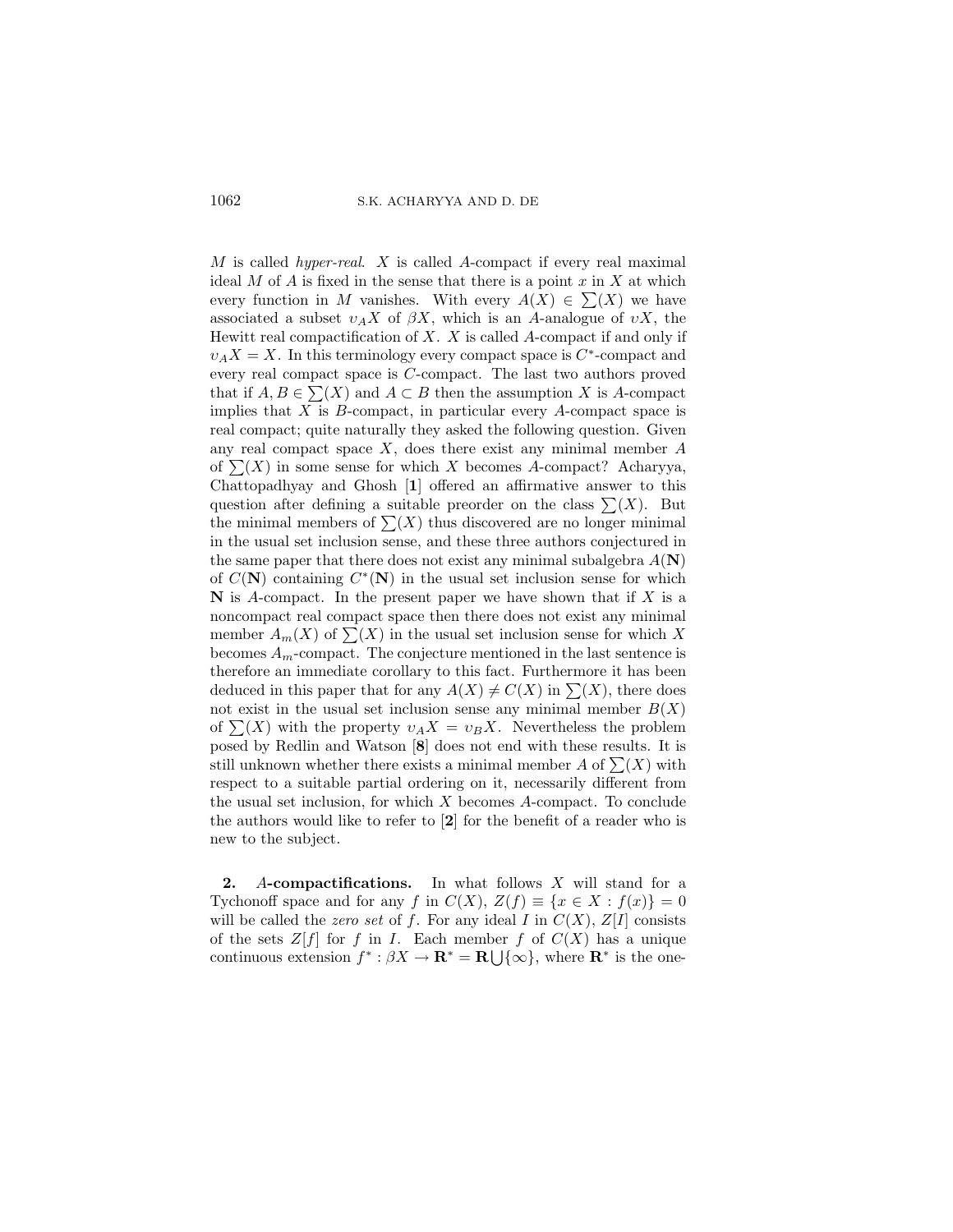point compactification of **R**. If  $f \in C^{*}(X)$ ,  $f^{*}$  is the same as  $f^{\beta}$ , the unique continuous extension of f over  $\beta X$ . For our convenience we record the following known result.

**Theorem 2.1.** *If*  $p \in \beta X - X$  *and*  $f, g$  *are in*  $C(X)$  *such that*  $f^{*}(p)$  *and*  $g^{*}(p)$  *are both real, then*  $(f + g)^{*}(p) = f^{*}(p) + g^{*}(p)$  *and*  $(f.g)^*(p) = f^*(p).g^*(p).$ 

Plank has shown in [**7**] that, given  $A(X) \in \sum(X)$ , the family of  $(X)$ , the family of all the maximal ideals in A is exactly the set  $\{M_A^p : p \in \beta X\}$  where  $M^p = \{ (f, q)^*(p) = 0 \text{ for all } q \in A\}$ ; and  $M^p$  is a free ideal if and  $M_A^p = \{ (f.g)^*(p) = 0 \text{ for all } g \in A \}$ ; and  $M_A^p$  is a free ideal if and only if  $p \in AX - X$  Following Bedlin and Watson [8]. Acharyya only if  $p \in \beta X - X$ . Following Redlin and Watson [8], Acharyya, Chattopadhyay and Ghosh [**1**] defined a maximal ideal M in A to be real provided that the quotient field  $A/M$  is isomorphic to **R**, otherwise  $M$  is called hyper-real.  $X$  is called A-compact if every real maximal ideal of A is fixed. Set  $v_A X = \{p \in \beta X : M_A^p \text{ is real}\}\$ . We call it A-compactification of X. Then  $v_A X$  and  $v_B X$  are clearly the Hewitt A-compactification of X. Then  $v_{C}X$  and  $v_{C}X$ <sup>2</sup> are clearly the Hewitt real compactification  $vX$  and the Stone-Cech compactification  $\beta X$  of X, respectively. Also X is A-compact if and only if  $v_A X = X$ . Now as in [**6**] we have established the following results in [**2**].

**Theorem 2.2.** *For any*  $p \in \beta X$ *,*  $M_A^p$  *is a real maximal ideal in* A*,* and only if  $f^*(p) \neq \infty$  for all f in  $A(Y)$ *if and only if*  $f^*(p) \neq \infty$  *for all*  $f$  *in*  $A(X)$ *.* 

**Theorem 2.3.** For any  $A(X) \in \sum(X)$ ,  $v_A X$  is the largest subspace  $A(X)$  can be extended continuously *of* βX *to which each member of* A(X) *can be extended continuously.*

Let  $f^{\nu_A}$  be the unique continuous extension over  $\nu_A X$  of f in  $A(X)$ . Then  $A^v = \{f^{v_A} : f \in A(X)\}\$ is an algebra over **R** lying between  $C^*(v_A X)$  and  $C(v_A X)$ , furthermore  $v_A X$  is an  $A^v$ -compact space, see [**2**]. Also from Corollary 3.7 of [**3**] we get the following result.

**Theorem 2.4.** *Let*  $A_1(X)$ *,*  $A_2(X)$  *in*  $\sum(X)$  *be such that*  $A_2(X) \subset$ <br>(X) and  $n \in \mathcal{Y}$ <sup>*x*</sup> *Then*  $M^p$  *is byperreal if and only if*  $M^p$  $A_1(X)$  and  $p \in v_{A_2}X$ . Then  $M_{A_1}^p$  is hyperreal if and only if  $M_{A_2}^p$  contains a unit of  $A_1(X)$ *contains a unit of*  $A_1(X)$ *.*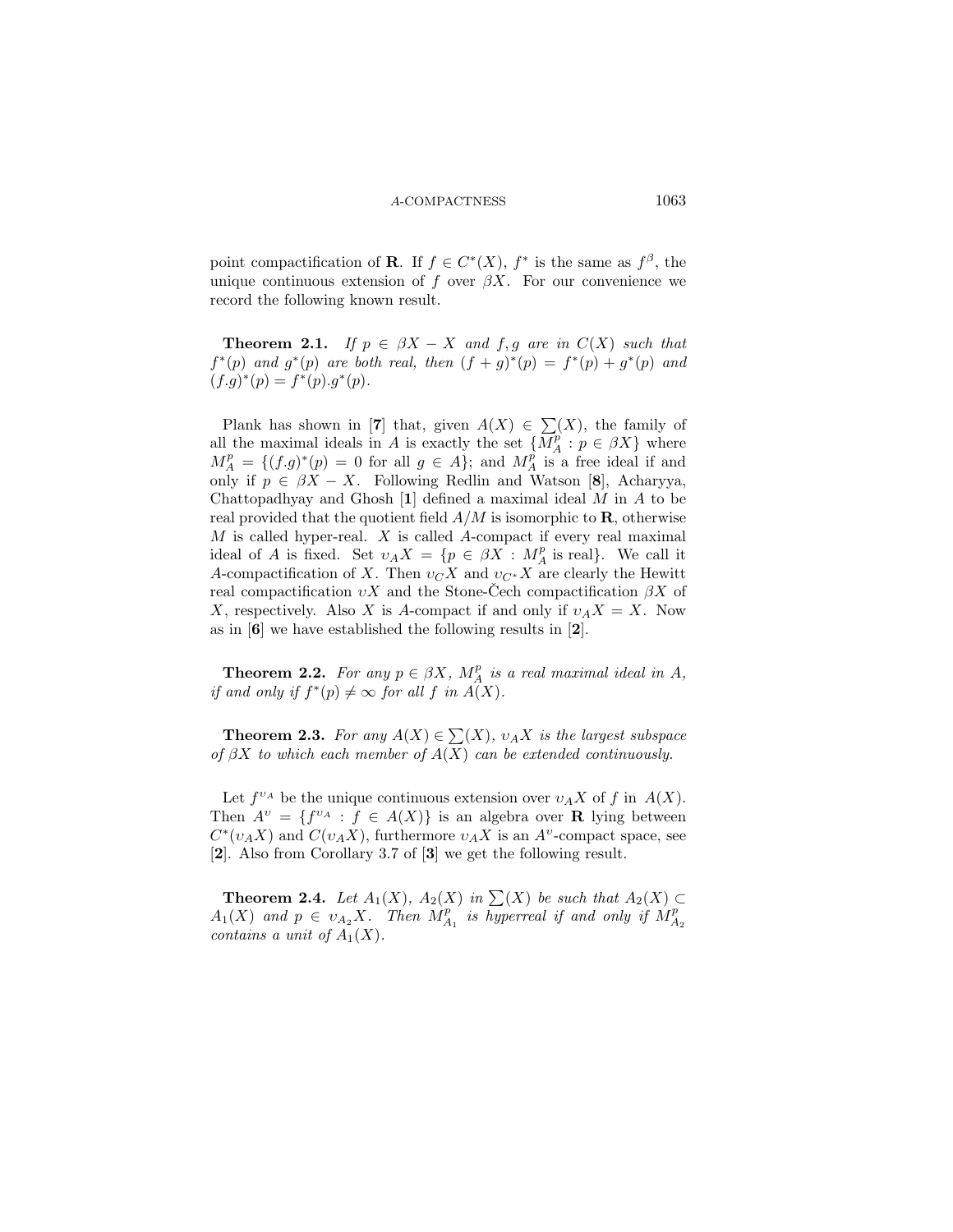The result of this theorem can now be stated in a straightforward manner to establish the following:

**Theorem 2.5.** *Let*  $A_1, A_2 \in \sum(X)$  *with*  $A_2 \subset A_1$ . *Then*  $v_{A_1} X \subset$ <br>*i. X In particular therefore if X is A*<sub>2</sub>*compact, then it is A<sub>2</sub>*  $v_{A_2}X$ *. In particular therefore if* X *is*  $A_2$ -compact, then *it is*  $A_1$ *compact.*

*Remark* 2.6. From the above theorem it clearly follows that every A-compact space X is real compact and therefore  $v_A X$  is always real compact.

We define a relation '∼' among the members of  $\sum(X)$  as follows:<br>  $\sim R$  if and only if  $v \cdot X = v \cdot X$ . Then ' $\sim$ ' is an equivalence relation  $A \sim B$  if and only if  $v_A X = v_B X$ . Then '∼' is an equivalence relation on  $\sum(X)$ ; let us denote the equivalence class of  $A(X)$  by  $[A(X)]$ . Set  $B(X) = \{h | x : h \in C(u, X)\}$ . Then in view of Theorems 2.3 and  $B(X) = \{h|_X : h \in C(v_A X)\}.$  Then in view of Theorems 2.3 and 2.5,  $B(X)$  is a member of  $\sum(X)$  containing  $A(X)$  with  $v_A X = v_B X$ .<br>Also if  $B_r(X) \subseteq \sum(X)$  is such that  $v_B X = v_L X$  it is plain that Also, if  $B_1(X) \in \sum(X)$  is such that  $v_{B_1}X = v_A X$  it is plain that  $B_1(Y) \subset B(Y)$ . Thus we have the following:  $B_1(X) \subset B(X)$ . Thus we have the following:

**Theorem 2.7.** *Each equivalence class* [A(X)] *has a largest member, which consists precisely of those functions in* C(X) *which have continuous extensions over*  $v_A X$ .

*Remark* 2.8. Since each function in  $C<sup>*</sup>(X)$  has a continuous extension over  $\beta X$  and no function in  $C(X) \setminus C^*(X)$  has any such extension over  $\beta X$  it is clear that  $[C^*(X)] = \{C^*(X)\}.$ 

We write down the following known fact from [**1**].

**Theorem 2.9.** *A space* X *is* A*-compact if and only if for every*  $p \in \beta X \setminus X$ , there exists an f in  $C^*(X)$  such that f is a unit of  $A(X)$ *and*  $f^{\beta}(p) = 0$  *or, equivalently,* X *is* A-compact if and only if for every  $p \in \beta X \setminus X$ , there exists a unit g of  $A(X)$  such that  $g^{-1} \in C^*(X)$  and  $q^*(p) = \infty$ .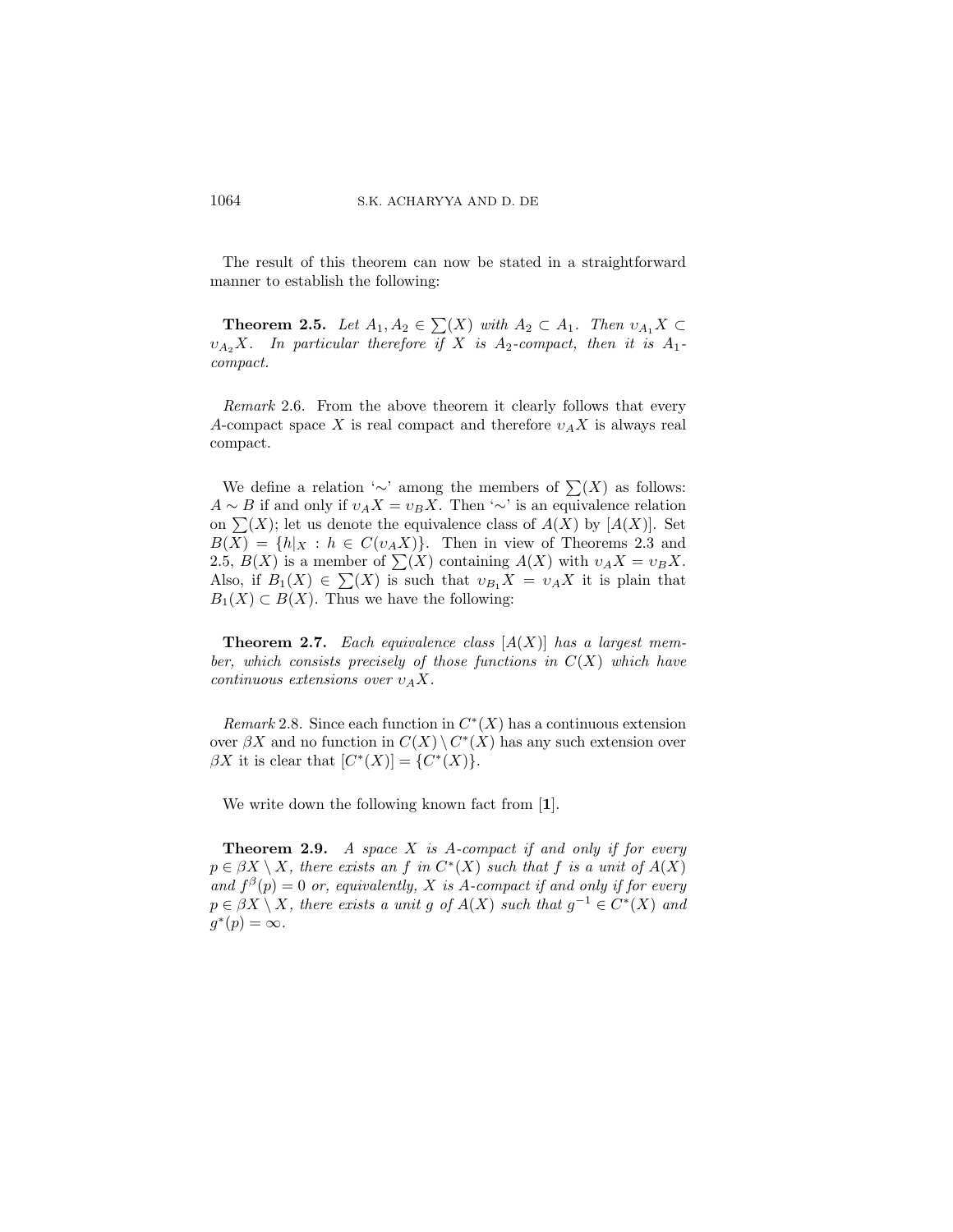We also take down the following known fact as given in Proposition 3.3 of [**4**].

**Theorem 2.10.** *Each*  $A(X)$  *in*  $\sum(X)$  *is absolutely convex, in*<br>*inticular, a lattice ordered ring particular, a lattice ordered ring.*

## **3.** The question of existence of minimal member of  $\sum(X)$ .

**Theorem 3.1.** *Let* X *be a noncompact real compact space. Then there does not exist any minimal member*  $A(X) \in \sum(X)$  *in the usual* set inclusion sense for which X is A-compact *set inclusion sense for which* X *is* A*-compact.*

*Proof.* Let  $A(X) \in \sum(X)$  be such that X is A-compact. Since X is noncompact real compact space it cannot be pseudocompact. Hence a noncompact real compact space it cannot be pseudocompact. Hence by result 1.21 of [6], X contains a closed discrete set  $\{x_n : n \in \omega\}$ *C*-embedded in it. We fix any point  $p \in \beta X$  which is a limit point of  ${x_n : n \in \omega}$ . Since X is A-compact, by Theorem 2.9 we can select an  $f \in A$  such that  $f \geq 1$  and  $f^*(p) = \infty$ . By using the continuity of  $f^*$  at p and the fact that p is in the closure of  $\{x_n : n \in \omega\}$  in  $\beta X$ , we can construct an increasing sequence  $\{k_n : n \in \omega\}$  of natural numbers so that  $f(x_{k_n}) > n$  for each  $n \in \omega$ . Let N denote the subspace  $\{x_{k_n} : n \in \omega\}$  of X, which is obviously a copy of **N** in X. Set  $B = \mathcal{A}(C^*(N) \cup \{f|_N\})$ , the smallest subalgebra of  $C(N)$  containing  $C^*(N)$  and  $f|_N$ , and  $D = \mathcal{A}(C^*(N) \cup \{\log_e(1+f)|_N\})$ . Then, as in 4.1 of [**1**],  $D \subseteq B$ .

Let  $D' = \{h \in A : h|_N \in D\}$ . Clearly  $C^*(X) \subset D'$  and  $D'$  is a proper subset of A as  $f \in A \setminus D'$ , also  $D'$  is an algebra over **R** so that  $D' \in \sum (X)$ . For each  $a \in cl_{\partial Y} N \setminus X$ ,  $f^*(a) = \infty$ , hence  $b^*(a) = \infty$  $D' \in \sum(X)$ . For each  $q \in cl_{\beta X} N \setminus X$ ,  $f^*(q) = \infty$ , hence  $h^*(q) = \infty$ <br>where  $h = \log(1 + f)$ . We note that  $h \in D'$ . On the other hand, for where  $h = \log_e(1+f)$ . We note that  $h \in D'$ . On the other hand, for each  $a \in AX \setminus X \setminus cl_{\alpha}yN$  by Theorem 2.9 we can choose an  $a \in A$ each  $q \in \beta X \setminus X \setminus cl_{\beta X}N$ , by Theorem 2.9, we can choose an  $a \in A$ with  $a \ge 1$  and  $a^*(q) = \infty$ ; also by using just the complete regularity of  $\beta X$  we can have a  $g \in C^*(X)$  with  $g^*(q) = 1$  and  $g(N) = 0$ . It is clear that  $a.g \in D'$  and  $(a.g)^*(q) = \infty$ . Altogether for any point  $q \in \beta X \setminus X$ we can select an  $h' \in D'$  with  $h'^*(q) = \infty$ . Hence by Theorem 2.9 X<br>becomes D'-compact. The theorem is completely proved. becomes  $D'$ -compact. The theorem is completely proved.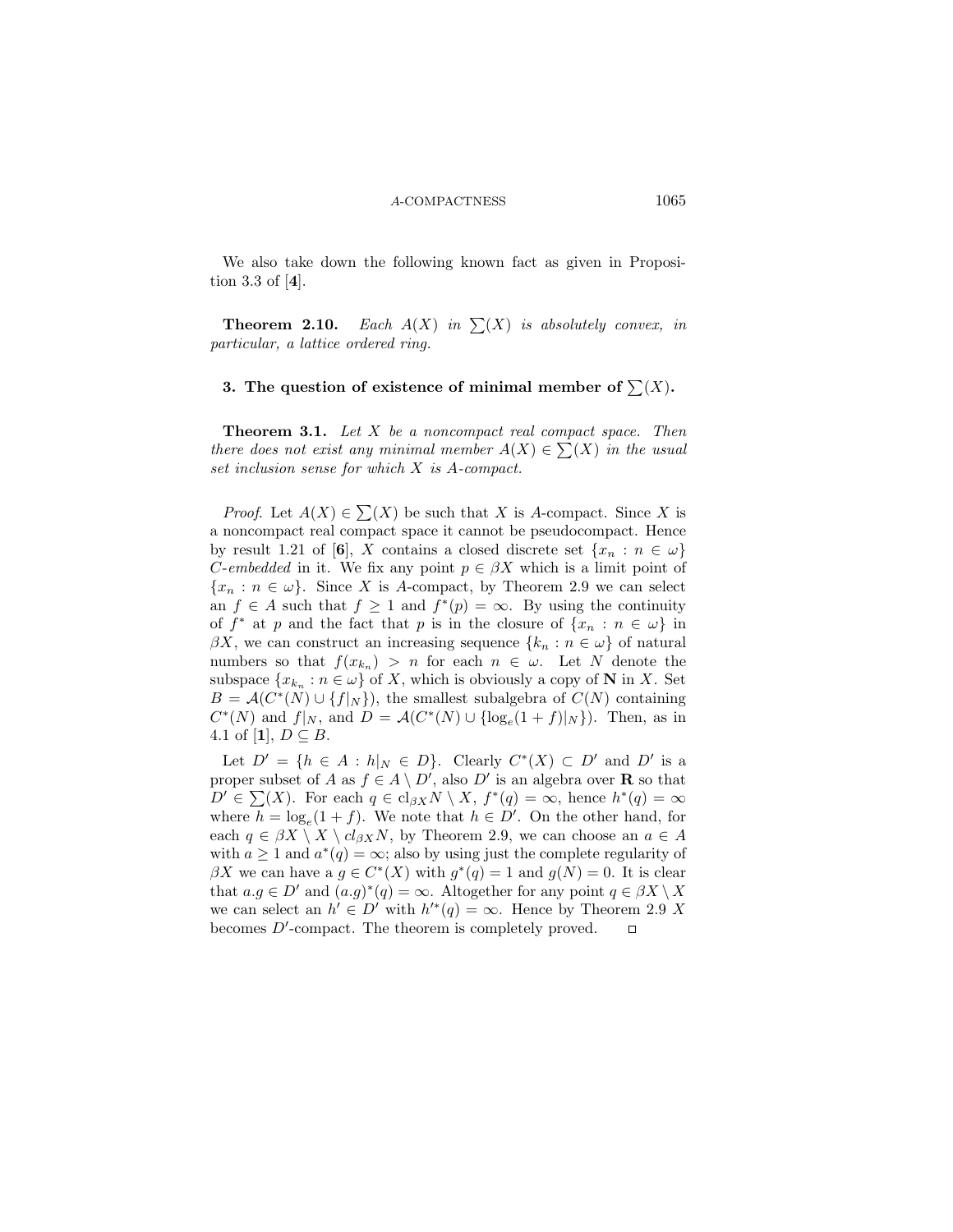We conclude this article after observing that each equivalence class  $[A(X)]$  with  $A(X) \neq C^*(X)$ , in Theorem 2.7 is devoid of any minimal member with respect to the usual set inclusion relation.

**Theorem 3.2.** *Let* X *be a noncompact Tychonoff space not necessarily real compact. Suppose*  $A(X) \neq C^*(X)$  *is any member of*  $\sum(X)$ .<br>Then there exists an  $A_0(X) \subseteq \sum(Y)$  such that  $A_0(X) \subseteq A(X)$  and *Then there exists an*  $A_0(X) \in \sum(X)$  *such that*  $A_0(X) \subsetneq A(X)$  *and*  $X = Y \times X$  $v_{A_0}X = v_A X.$ 

*Proof*. The case with X A-compact has already been proved in Theorem 3.1. Assume therefore that  $X$  is not  $A$ -compact. We recall the fact as mentioned after Theorem 2.3 that  $v_A X$  is an  $A^v$ -compact space where  $\{f^{v_A}: f \in A\} = A^v$  with  $f^{v_A}$  being the unique continuous extension of f to  $v_A X$ . Since X is not A-compact,  $X \subsetneq v_A X$  and<br>as  $A(X) \neq C^*(X)$  in view of Bemark 2.8 it is clear that  $v \downarrow X \neq$ as  $A(X) \neq C^*(X)$  in view of Remark 2.8 it is clear that  $v_A X \neq$  $\beta X$ . Therefore  $v_A X$  is a noncompact real compact space. Hence, by Theorem 3.1 there exists a subalgebra  $B(v_A X)$  of  $C(v_A X)$  with  $C^*(v_A X) \subsetneq B(v_A X) \subsetneq A^v$  such that  $v_A X$  is  $B(v_A X)$ -compact. Now<br>set  $A_0(X) = f f|_{X}$ ,  $f \in B(v, X)$ . Then  $A_0(X) \in \sum(X)$  and  $A_0(X) \subseteq$ set  $A_0(X) = \{f|_X : f \in B(v_A X)\}$ . Then  $A_0(X) \in \sum(X)$  and  $A_0(X) \subsetneq A(X)$ . To complete the theorem we shall show that  $v \in X - v \in X$ .  $A(X)$ . To complete the theorem we shall show that  $v_{A_0}X = v_A X$ . As  $A_0(X) \subset A(X)$  by Theorem 2.5 we have  $v_A X \subset v_{A_0} X$ . Now from Theorem 6.7 of [6] we can write  $\beta(v_A X) = \beta X$ . Then for any  $p \in \beta X \backslash \nu_A X$ , as  $\nu_A X$  is  $B(\nu_A X)$ -compact, by Theorem 2.9 there exists  $f_p \in B(v_A X)$  such that  $f_p^*(p) = \infty$ . Let  $f = f_p|x$ , so that  $f \in A_0(X)$ .<br>It is clear that  $f^*(p) = \infty$  i.e.  $p \notin y$ .  $Y$  by Theorem 2.2. Since this It is clear that  $f^*(p) = \infty$ , i.e.,  $p \notin v_{A_0}X$  by Theorem 2.2. Since this is true for any  $n \in \mathcal{B}(v, X) \setminus v$ , X it follows that  $v \in X \subseteq v$ , X. Hence is true for any  $p \in \beta(v_A X) \setminus v_A X$  it follows that  $v_{A_0} X \subset v_A X$ . Hence  $v_A X = v_A X$  $v_{A_0}X = v_A X$ .

## REFERENCES

**1.** S.K. Acharyya, K.C. Chattopadhyay and D.P. Ghosh, *On a class of subalgebras of* C(X) *and the intersection of their free maximal ideals*, Proc. Amer. Math. Soc. 125 (1997), 611-615.

**2.**  $\longrightarrow$ , *A class of subalgebras of*  $C(X)$  *and the associated compactness,* Kyungpook Math. J. 41<sup> (2001)</sup>, 323-324.

**3.** H.L. Byun and S. Watson, *Prime and maximal ideals of* C(X), Topology Appl. 40 (1991), 45-62.